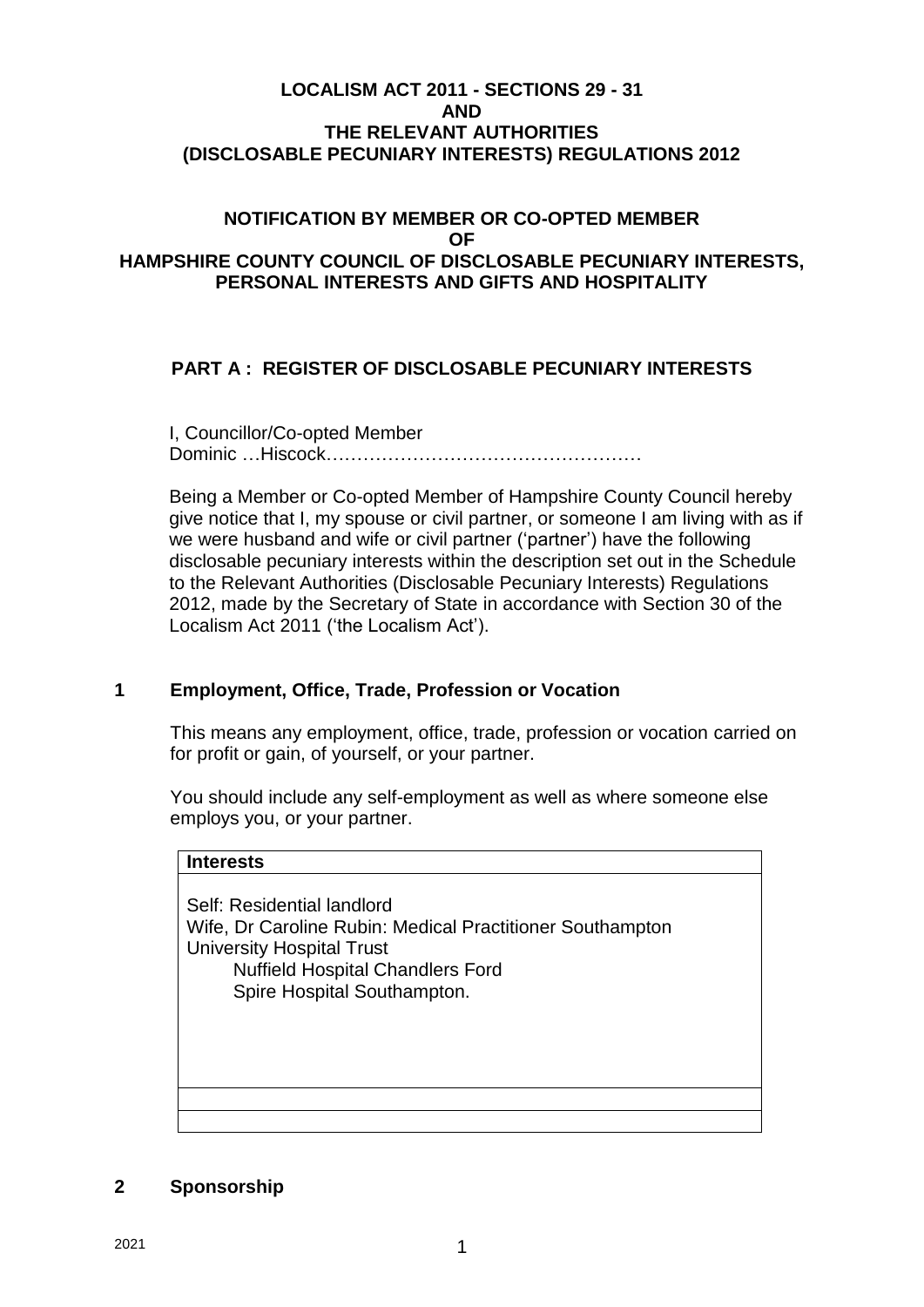This means any payment or provision of any other financial benefit (other than from Hampshire County Council) made or provided to yourself, or your partner, within the period of 12 months ending on the date of this notification, in respect of any expenses incurred by yourself in carrying out your duties as a Member, or towards yourelection expenses.

This also includes any payment or financial benefit from a trade union within the meaning of the Trade Union and Labour Relations (Consolidation) Act 1992, Section 52.

**Interests** Winchester Liberal Democrats Unit 9 City Business Centre Hyde Street **Winchester** 

#### **3 Contracts**

This means any contract made between yourself, or your partner, (or a body in which you, or your partner, have a beneficial interest), and Hampshire County Council -

- **(a)** under which goods or services are to be provided or works are to be executed; AND
- **(b)** which has not been fully discharged;

| <b>Interests</b> |  |  |  |
|------------------|--|--|--|
| <b>None</b>      |  |  |  |
|                  |  |  |  |
|                  |  |  |  |
|                  |  |  |  |
|                  |  |  |  |
|                  |  |  |  |
|                  |  |  |  |
|                  |  |  |  |

#### **4 Land**

This means any beneficial interest in land within the area of Hampshire County Council of yourself, or your partner.

**This includes land which you, or your partner, own, lease, have the benefit of an option over, or have other rights in or over such as an easement or other burden or interest which carries the right to occupy land or receive income, or upon which you have a mortgage. In consequence this would therefore include your home or any other property you or your partner own or otherwise have an interest,**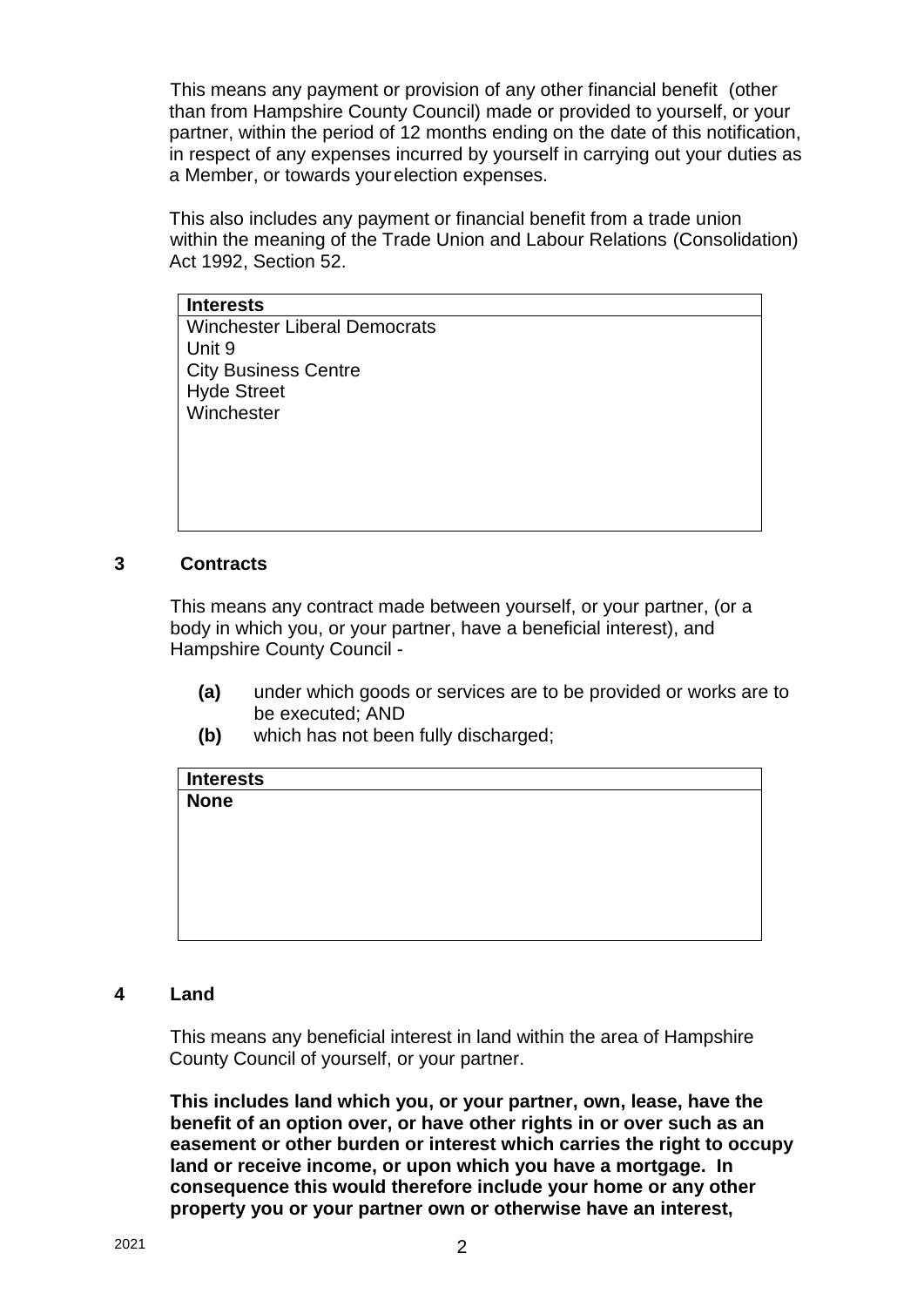**freehold or leasehold, including a property occupied as your home under a short hold tenancy.**

**Interests Woodhill, Worthy Rd, Winchester, SO23 7AD 38 Silchester Place Winchester SO23 7FT 5 Donnington Court Winchester SO23 7BJ**

#### **5 Licences**

This means any licence (alone or jointly with others) to occupy land in the administrative area of Hampshire County Council held by yourself, or your partner, for a month or longer.

| <b>Interests</b> |  |
|------------------|--|
|                  |  |
| <b>None</b>      |  |
|                  |  |
|                  |  |
|                  |  |
|                  |  |
|                  |  |

## **6 Corporate Tenancies**

This means any tenancy where (to your knowledge) –

- **(a)** the landlord is Hampshire County Council; AND
- **(b)** the tenant is a body in which you, or your partner, have a beneficial interest;

| <b>Interests</b> |  |  |
|------------------|--|--|
|                  |  |  |
|                  |  |  |
| <b>None</b>      |  |  |
|                  |  |  |
|                  |  |  |
|                  |  |  |
|                  |  |  |

#### **7 Securities**

This means any beneficial interest in securities of a body where –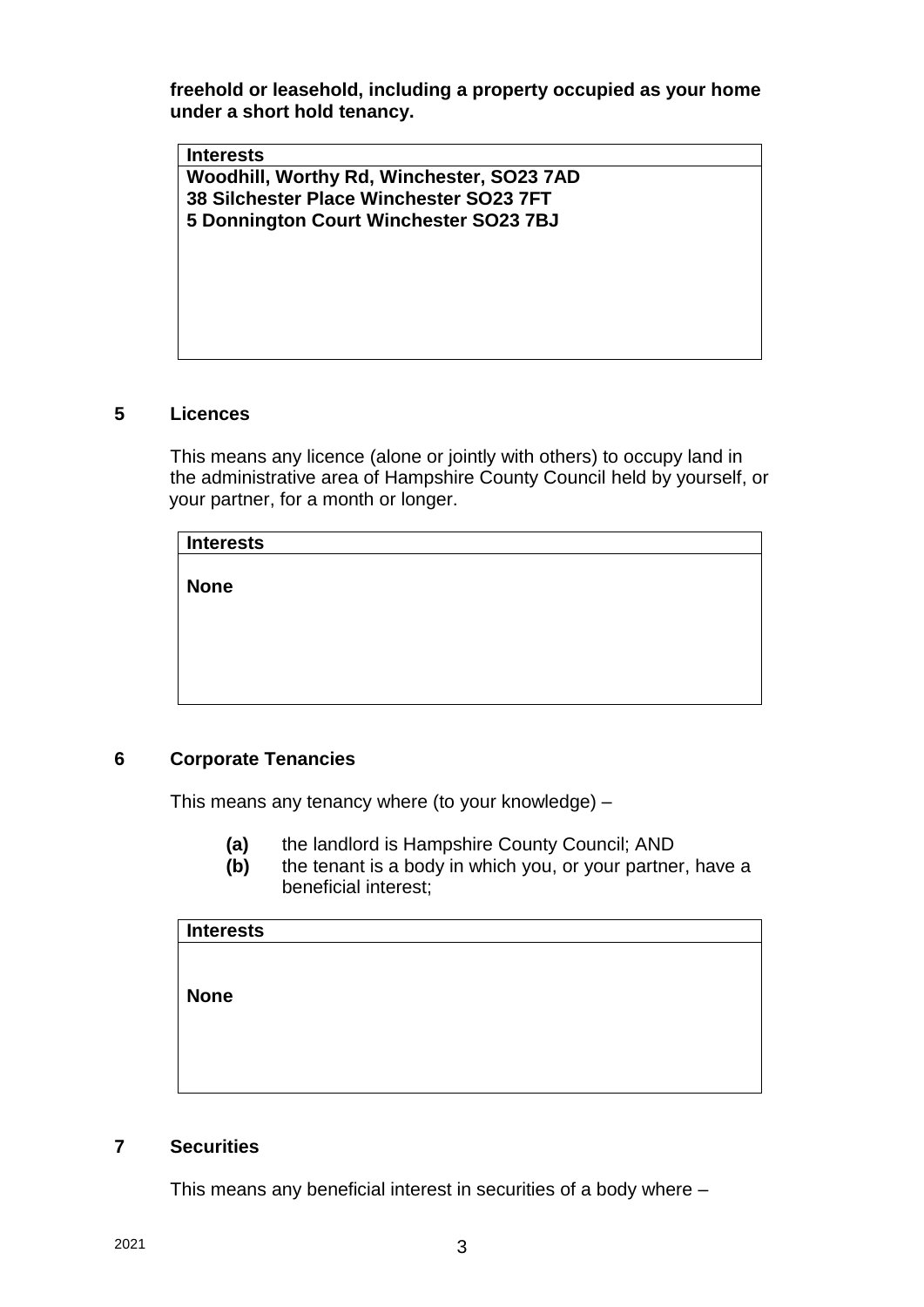(a) that body (to your knowledge) has a place of business or land in the administrative area of Hampshire County Council;

AND

- (b) either
	- $(i)$  the total nominal value of the securities exceeds £25,000 or one hundredth of the total issued shared capital of that body; OR
	- (ii) if the share capital of that body is more than one class, the total nominal value of the shares of any one class in which you, or your partner, have a beneficial interest exceeds one hundredth of the total issued share capital of that class.

Securities means shares, debentures, debenture stock, loan stock, bonds, units of a collective investment scheme within the meaning of the Financial Services and Markets Act 2000, Section 8, and other securities of any description, other than money deposited with a building society.

| Interests   |  |  |  |
|-------------|--|--|--|
|             |  |  |  |
|             |  |  |  |
| <b>None</b> |  |  |  |
|             |  |  |  |
|             |  |  |  |
|             |  |  |  |

**N.B. A body in which you, your spouse/civil partner (or person with whom you are living as such) have a beneficial interest means a firm in which you, your spouse/civil partner (or person with whom you are living as such) is a partner, or a body corporate of which you, your spouse/civil partner (or person with whom you are living as such) is a director, or in the securities of which you, your spouse/civil partner (or person with whom you are living as such) has a beneficial interest.**

I understand that failure (without reasonable excuse);

- (a) to register any disclosable pecuniary interest required to be registered under Section 30(1), 31(2), 31(3), or 31(7) of the Localism Act; or
- (b) to participate in any discussion or vote in any matter considered at a meeting where I have a disclosable pecuniary interest in the matter in contravention of Section 31(4) of the Localism Act; or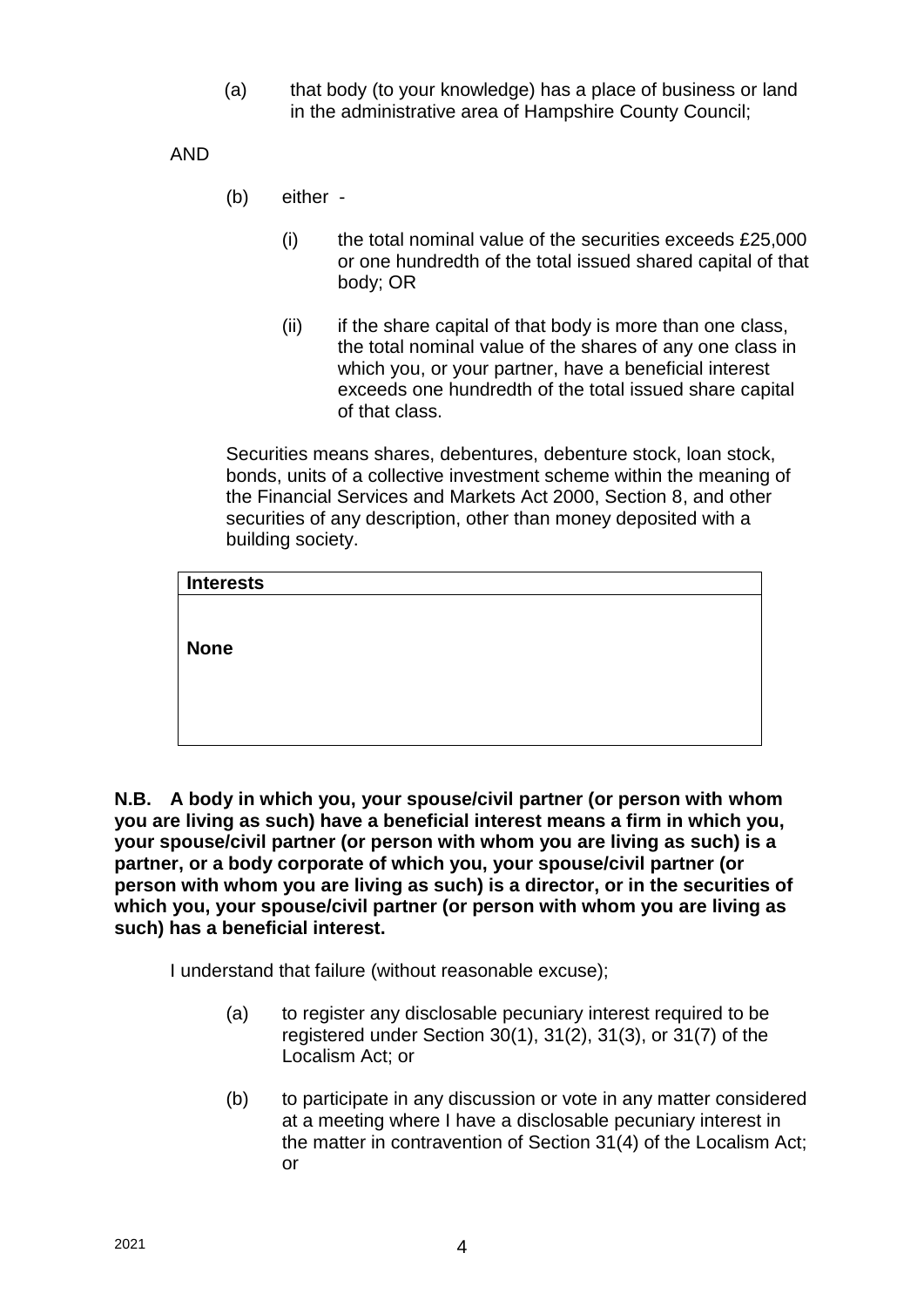- (c) when acting as a single Executive Member take any steps other than for the purpose of enabling the matter to be dealt with by myself, in contravention of Section 31(8) of the Localism Act; or
- (d) knowingly or recklessly provide information under Section 30(1), 31(2), 31(3), or 31(7) of the Localism Act which is false or misleading;

is a criminal offence under Section 34 of the Localism Act, punishable by a fine not exceeding level 5 on the standard scale

(currently £5,000), and disqualification as a Member or Co-opted Member of Hampshire County Council or any other relevant authority for a period not exceeding five years.

# **PART B : REGISTER OF PERSONAL INTERESTS**

To enable Members to register interests which are not Disclosable Pecuniary Interests and to promote openness, Members may, should they consider it appropriate, enter any Personal Interests in this Section.

I hereby give notice that I consider it appropriate for the following personal interests to be entered on my Register of Member's Interests pursuant to Part 5 of Hampshire County Council's Code of Conduct for Members.

| <b>Specific Personal Interests</b>                                                                 |                                                                                                                                |  |  |  |
|----------------------------------------------------------------------------------------------------|--------------------------------------------------------------------------------------------------------------------------------|--|--|--|
| Membership of, or occupation of, a position of general control or management<br>in any:            |                                                                                                                                |  |  |  |
| a) Bodies to which you have been<br>appointed or nominated by the<br>County Council.               | <b>None</b>                                                                                                                    |  |  |  |
| Example: Any outside organisation<br>that you have been appointed to by<br>the County Council      |                                                                                                                                |  |  |  |
| b) Public authorities or bodies<br>exercising function of a public nature.                         | <b>None</b>                                                                                                                    |  |  |  |
| Example: Other Local Authorities,<br>Parish Council, Health Trust                                  |                                                                                                                                |  |  |  |
| c) Bodies directed to charitable<br>purposes.                                                      | Friends of St Giles Graveyard,<br>Winchester<br>(as Trustee)                                                                   |  |  |  |
| Example: Any Charitable Trusts                                                                     |                                                                                                                                |  |  |  |
| d) Bodies one of whose principal<br>purposes include the influence of<br>public opinion or policy. | <b>Winchester Action on Climate</b><br>Change, (as Member)<br>c/o University of Winchester<br>Sparkford Rd Winchester SO22 4NR |  |  |  |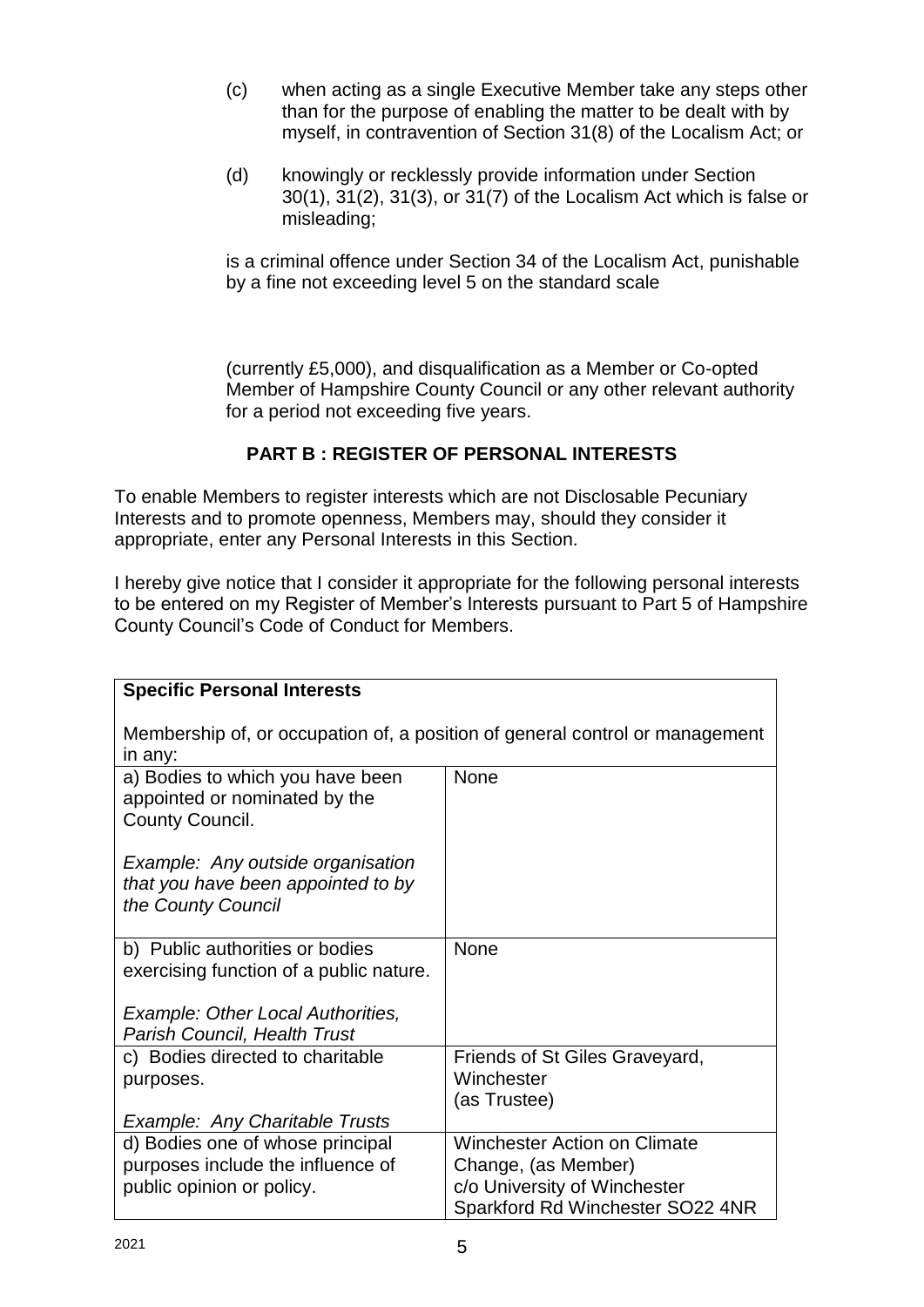| Example: Single Interest Action<br>Groups, National Trust, Friends of the<br>Earth |                         |
|------------------------------------------------------------------------------------|-------------------------|
| ese) Trade Unions                                                                  | National Trust (member) |
| f) Political Parties                                                               | Liberal Democrat Party. |

**General Personal Interests –** Interests which may reasonably be regarded as affecting the well being or financial position of yourself, a member of your family or person with whom you have a close association more than other Council Tax payers, rate payers or inhabitants of the County Council's area.

None

# **PART C: REGISTER OF GIFTS AND HOSPITALITY**

I hereby give notice pursuant to Part 4 of the Members' Code that I have received / accepted the following Gifts / Hospitality.

| Date of receipt of<br>gift/hospitality | Name and address of<br>donor | Nature of gift and or<br>hospitality |
|----------------------------------------|------------------------------|--------------------------------------|
| <b>None</b>                            |                              |                                      |
|                                        |                              |                                      |
|                                        |                              |                                      |
|                                        |                              |                                      |
|                                        |                              |                                      |